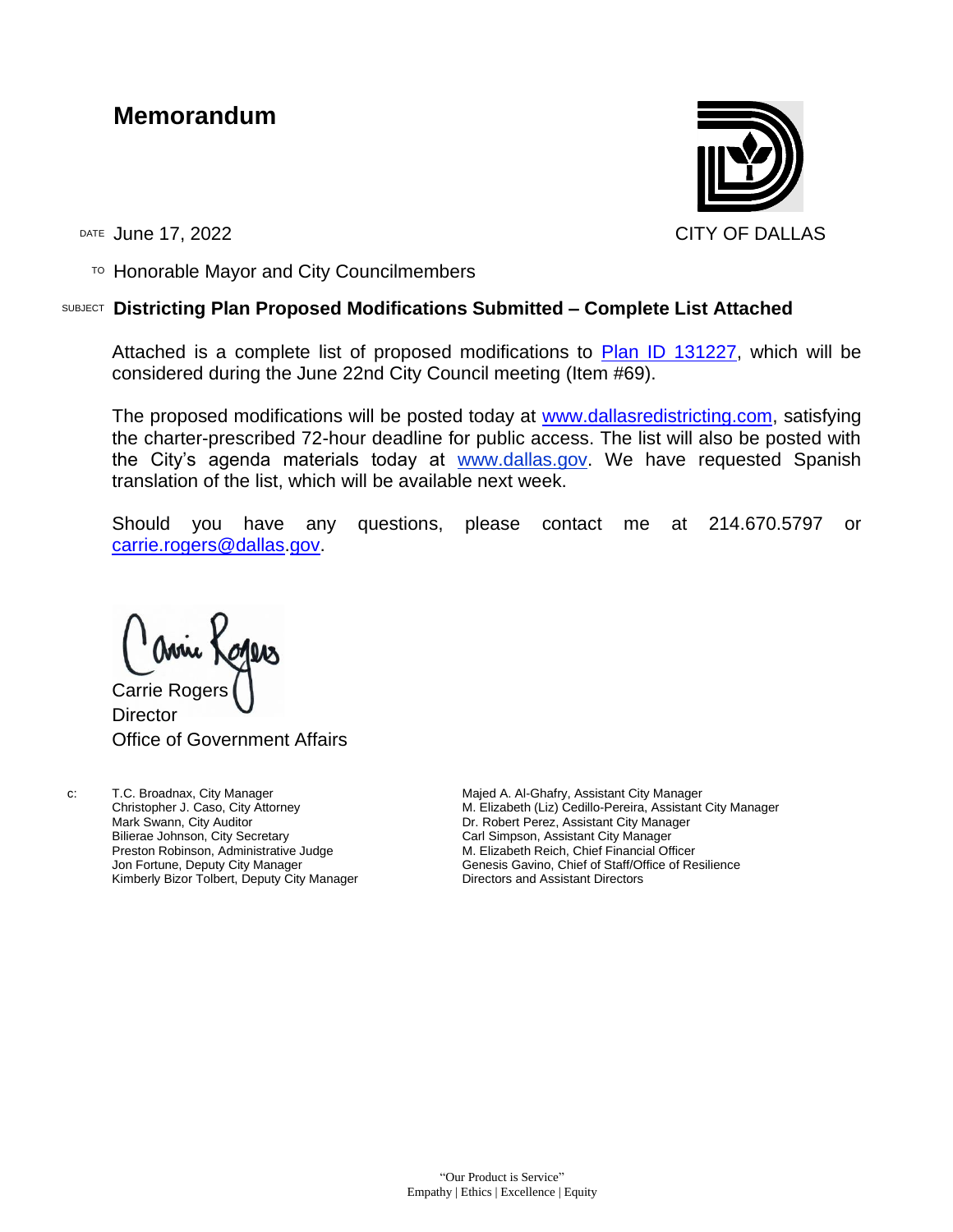

## **Recommended Districting Plan CITY COUNCIL PROPOSED MODIFICATIONS & MOTIONS REPORT JUNE 22, 2022**

The following proposed modifications will be considered during the June 22, 2022, City Council meeting. Only those modifications that met the Charter-prescribed 72-hour deadline will be considered. The mayor (presiding officer) will take the duplicate and larger modifications first and then will take the remaining ones in the order received, as listed below.

| Plan ID | Submitter      | Other<br><b>Modifications</b><br>Included Within<br>This Modification | Motion needed                                                                                     | Date & Time<br>Submitted |
|---------|----------------|-----------------------------------------------------------------------|---------------------------------------------------------------------------------------------------|--------------------------|
| 132556  | CM Arnold (D4) | Includes 132518<br>and 132520                                         | Yes.                                                                                              | 6/16/2022<br>$4:59$ p.m. |
| 132520  | CM Arnold (D4) | Includes 132518                                                       | 132556 includes this modification; If<br>132556 passes, no motion is<br>necessary.                | 6/8/2022<br>5:33 p.m.    |
| 132518  | CM Arnold (D4) |                                                                       | 132556 and 132520 each include<br>this modification; If either passes, no<br>motion is necessary. | 6/16/2022<br>$4:59$ p.m. |